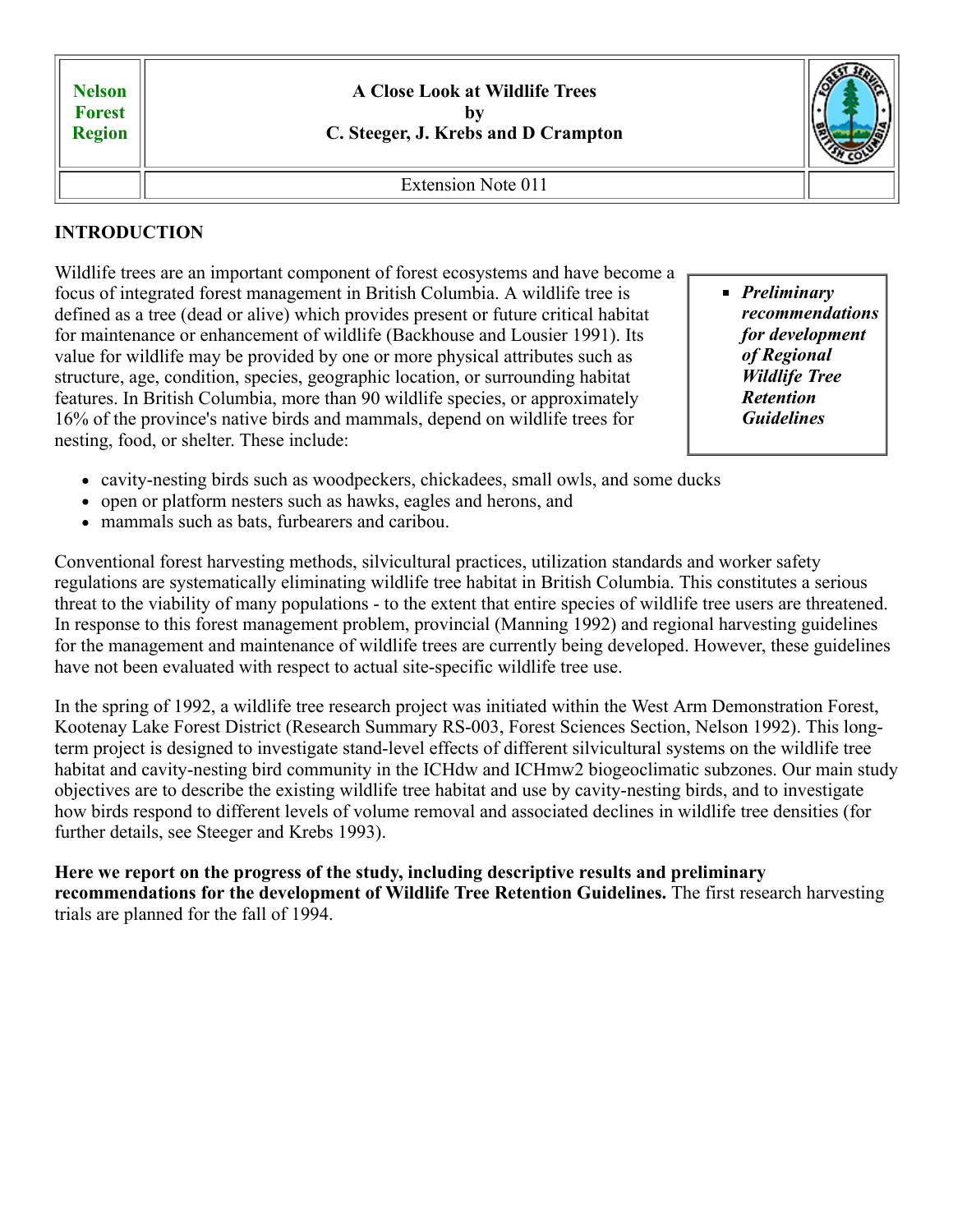

*Figure 2. Wildlife Tree Classification for British Columbia (Backhouse and Lousier 1991)*

## **STUDY AREA**

During 1992, field work was conducted on two uncut 30 ha sites within the Kokanee Creek (ICHdw) and Redfish Creek (ICHmw2) drainages of the West Arm Demonstration Forest. The ICHdw site is located within a Ponderosa Pine Ecological Reserve and contains a component of large veteran snags; the ICHmw2 site is primarily a mature Douglas-fir stand.

# **METHODS**

Wildlife tree surveys were conducted by establishing 30, randomly chosen, 0.04 ha circular plots on each study site (i.e. one plot/ha). Plots were arranged (100 m apart) along transects on a uniform grid and, within each plot, the number, species, diameter breast height (dbh), height, and decay stage of all wildlife trees were determined. Use of wildlife trees was measured by counting the number of old and new nest cavities per tree as well as woodpecker feeding excavations along the first three meters of the lower bole. Distribution of wildlife trees used for nesting and feeding was determined by recording habitat features such as root disease centres, forest clearings or deciduous patches.

Active cavity nests were located by following individual birds along surveyed transect lines and by searching between transects. Nests outside the 30 ha sites were included in the sample as long as the bird was first detected within the site. Nest trees and all wildlife trees were characterized as per transect plots.

## **RESULTS**

## WILDLIFE TREE HABITAT:

A total of 132 and 178 wildlife trees were sampled within the ICHdw and ICHmw2 sites, respectively. Wildlife trees included in this sample were: (i) either coniferous or deciduous; (ii) of decay class 1-9 (Figure 2); and (iii) >10cm dbh. Densities of wildlife trees and of trees with nest cavities and woodpecker feeding excavations for each site are given in Tables 1 and 2 respectively. Overall, 49% (ICHdw) and 40% (ICHmw2) of the total wildlife trees sampled were used for nesting and/or feeding. The most prominent habitat feature associated with used wildlife trees was Armillaria root rot centres. A total of 68% (or 13 of 19) of all active nests were located within, or on, the periphery of such centres. Woodpecker feeding excavations were found on 46% of all wildlife trees associated with root rot. This suggests that root rot centres constitute an important habitat feature for nesting, as well as feeding requirements of cavity-nesting birds.

| - --- -<br><b>ICHdw</b> | ICHmw2 |  |  |
|-------------------------|--------|--|--|
|                         |        |  |  |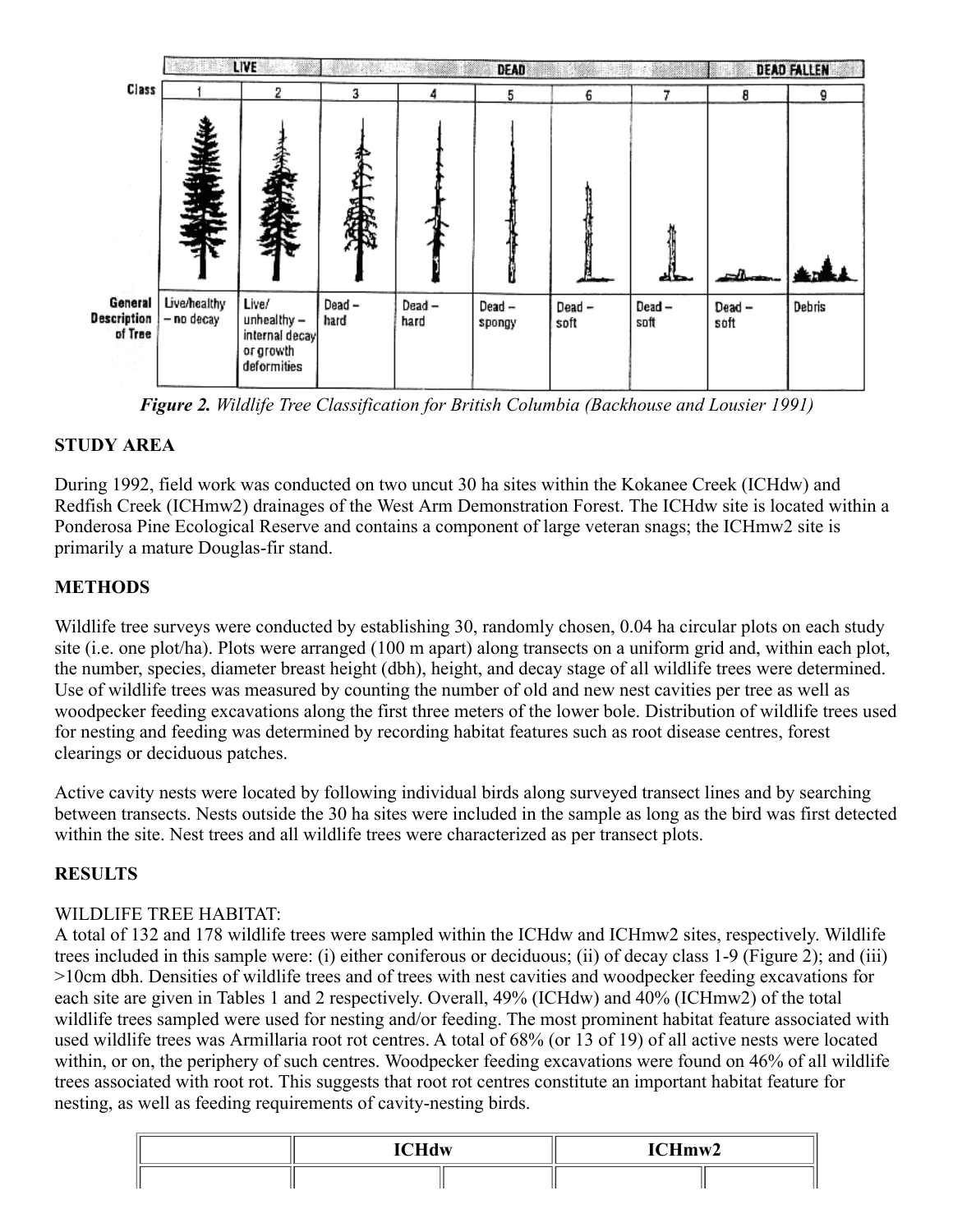| <b>Species</b>          | $\vert$ Number (WT/ha) $\vert\vert$ | % of total<br><b>WT</b> sampled | $\ $ Number (WT/ha) $\ $ | % of total<br>WT sampled |
|-------------------------|-------------------------------------|---------------------------------|--------------------------|--------------------------|
| Douglas-fir             | 75.0                                | 68.2                            | 120.8                    | 81.5                     |
| Grand fir               | 3.3                                 | 3.0                             |                          |                          |
| Subalpine fir           |                                     |                                 | 2.5                      | 1.7                      |
| Western larch           | 3.3                                 | 3.0                             |                          |                          |
| Lodgepole pine          | 1.7                                 | 1.5                             | 5.8                      | 3.9                      |
| Ponderosa pine          | 24.2                                | 22.0                            |                          |                          |
| Western white pine      |                                     |                                 | 1.7                      | 1.1                      |
| <b>Total conifers</b>   | 107.5                               | 97.7                            | 130.8                    | 88.2                     |
| Douglas maple           |                                     |                                 | 5.0                      | 3.4                      |
| Trembling aspen         |                                     |                                 | 3.3                      | 2.2                      |
| Paper birch             | 2.5                                 | 2.3                             | 6.7                      | 4.5                      |
| <b>Black cottonwood</b> |                                     |                                 | 2.5                      | 1.7                      |
| <b>Total hardwoods</b>  | 2.5                                 | 2.3                             | 17.5                     | 11.8                     |
| <b>TOTALS</b>           | 110.0                               | 100                             | 148.3                    | 100                      |

*Table 1. Densities of Wildlife trees (WT) by species and subzones*

# WILDLIFE TREES USED FOR NESTING:

A total of 19 active nests (ICHdw=13, ICHmw2=6) of primary cavity excavators were located during June and July. Red-breasted Nuthatches and Chestnut-backed Chickadees primarily nested in conifers (85%) while woodpeckers (Red-naped Sapsucker, Hairy Woodpecker, and Three-toed Woodpecker) prefer to nest in hardwoods (83%). The former are considered 'weak excavators' while woodpeckers are considered 'strong excavators'. The characteristics of the nest trees for these two groups are summarized in Table 3. The results confirm that large-diameter trees and decay stages 2-5 are important for nesting and that nest trees should be at a minimum 15-20m in height.

## WILDLIFE TREES USED FOR FEEDING:

For the purpose of characterizing wildlife trees used for feeding by woodpeckers, only trees with evidence of new feeding excavations were used. Within the total sampling area of 2.4 ha, 77 wildlife trees (ICHdw=33, ICHmw2=44 ) showed evidence of new feeding excavations. Figure 3 describes the types of wildlife trees used for feeding. These results suggest that wildlife tree retention for woodpecker feeding habitat should include trees of dbh >30cm, preferably >10m high, and the more advanced decay stages 3 - 9. Hardwoods are important feeding trees for sapsuckers.

## **DISCUSSION**

Due to the advanced age of the stands examined in this study and the high incidence of root disease, wildlife trees were abundant and nearly 50% of them showed evidence of nesting and/or feeding. Veteran snags, in particular, were extensively used by wildlife. Proposed standard operating procedures designed to eliminate disease centers (e.g. pushover logging and stumping) should proceed with caution in light of the role of disease agents in wildlife tree recruitment. Even stumps (which feller-bunchers, for example, could leave at 3-5 m in height) can be useful habitat for many wildlife species. Feeding requirements of woodpeckers (especially during winter) should receive as much management consideration as nesting requirements. Woodpeckers are territorial, year-round residents of mature forests and are potentially limited by the availability of wood-boring insects in winter.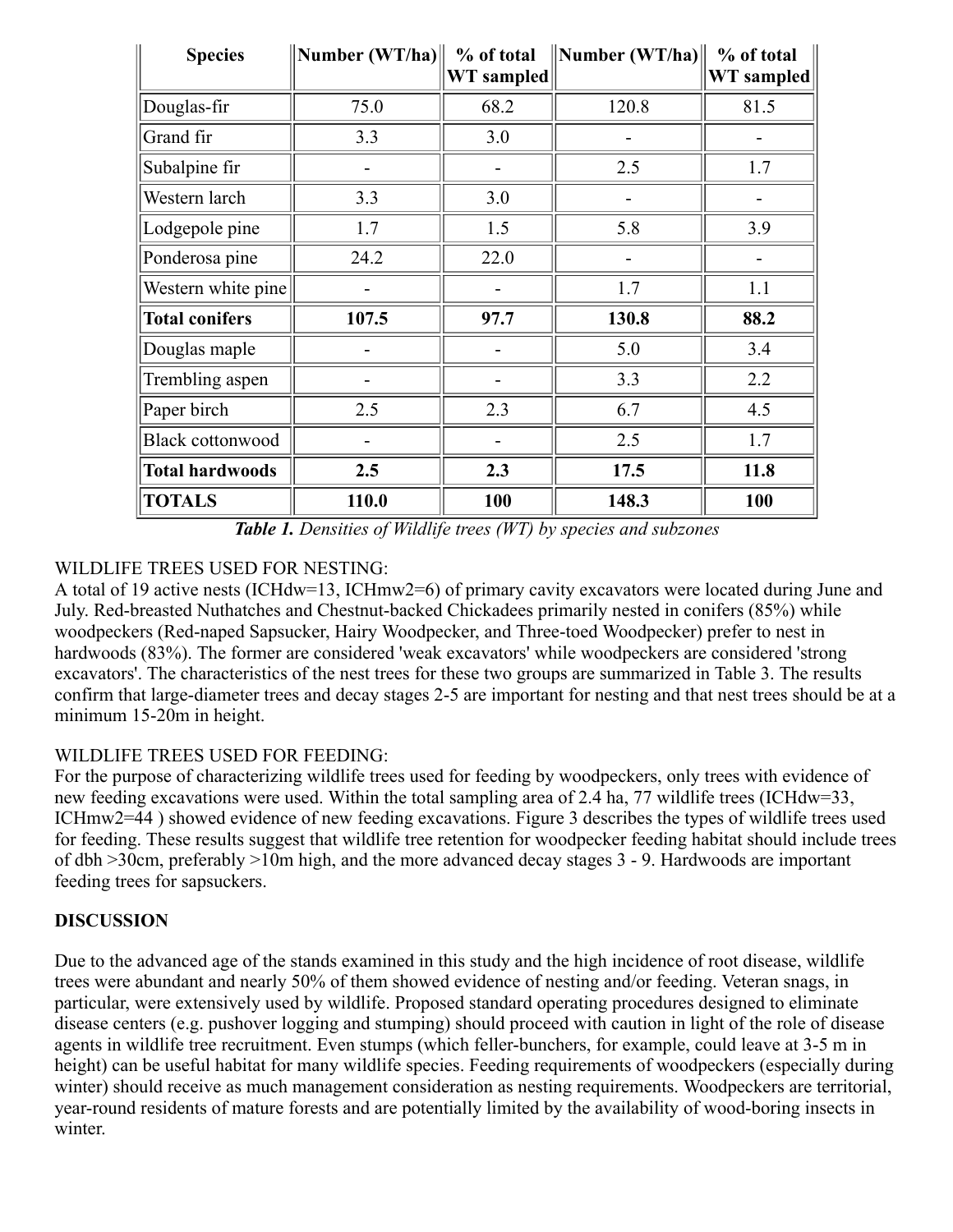



% Wildlife Trees (WT) used by height class



# % Wildlife Trees (WT) used by decay class



Figure 3: Characteristics of wildlife trees used for woodpecker feeding. Both subzones are combined.

|                                                                                                             | WT/ha with nest cavities <sup>1</sup> |     |            | $WT/ha$ with feeding excavations <sup>2</sup> |            |            |  |
|-------------------------------------------------------------------------------------------------------------|---------------------------------------|-----|------------|-----------------------------------------------|------------|------------|--|
| <b>Subzone</b>                                                                                              | <b>ONC</b>                            | NNC | <b>TNC</b> | <b>OFE</b>                                    | <b>NFE</b> | <b>TFE</b> |  |
| $\parallel$ ICHdw                                                                                           | 4.2                                   | 1.7 | 5.8        | 49.2                                          | 27.5       | 55.0       |  |
| $\vert$ ICHmw2                                                                                              | 0.8                                   |     | 0.8        | 45.8                                          | 36.7       | 60.8       |  |
| $\frac{1}{1}$ ONC = old nest cavities, NNC = new nest cavities, TNC = total nest cavities                   |                                       |     |            |                                               |            |            |  |
| $\parallel$ 2 OFE = old feeding excavations, NFE = new feeding excavations, TFE = total feeding excavations |                                       |     |            |                                               |            |            |  |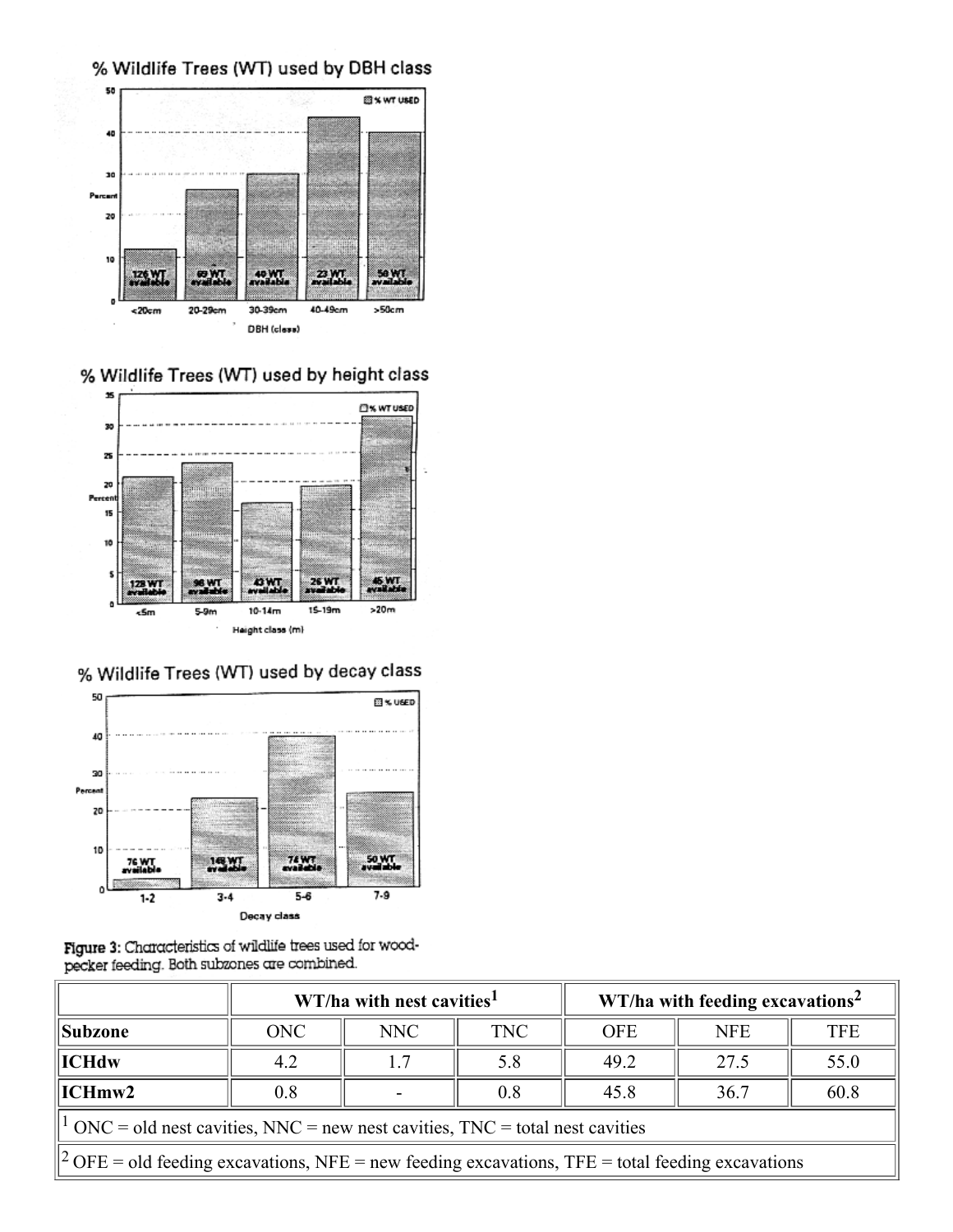*Table 2. Densities of wildlife trees (WT) with nest cavities and woodpecker feeding excavations by subzone*

|                     | Weak Excavators $(n=13)$                                                        |              | Strong Excavators $(n=6)$                |              |  |
|---------------------|---------------------------------------------------------------------------------|--------------|------------------------------------------|--------------|--|
| <b>Tree species</b> | Douglas-fir (8), Ponderosa pine (2),<br>Larch $(1)$ , Aspen $(1)$ , Birch $(1)$ |              | Aspen (2), Birch (3), Ponderosa pine (1) |              |  |
| <b>Variable</b>     | mean(SE)                                                                        | range        | mean(SE)                                 | range        |  |
| DBH (cm)            | 42.3 $(6.6)$                                                                    | 17-97        | 43.7(12.2)                               | $24 - 104$   |  |
| $H$ eight $(m)$     | 13.8(2.0)                                                                       | $3.4 - 25.3$ | 20.6(5.6)                                | $8.1 - 47.1$ |  |
| Decay stage $(1-9)$ | 5.1(0.2)                                                                        | $4 - 7$      | 2.7(0.7)                                 | 1-5          |  |

*Table 3. Characteristics of trees with active nests for both subzones combined*

## **RECOMMENDATIONS FOR WILDLIFE TREE RETENTION**

1. Regarding the most desirable characteristics of retention wildlife trees, our data confirm the recommendations of the provincial wildlife tree management guidelines (Manning 1992): "...selected wildlife trees should be as large as possible for the site, given the nature of the trees which occur naturally in the area. A recommended range is >30 cm dbh and > 15-20 m height... selected wildlife trees should consist of hard and soft snags (Class 2-5)." Veteran (dead and live) wildlife trees have very high habitat value and should be retained whenever possible.

2. As an alternative to the provincial wildlife tree retention guideline which calls for the retention of 5-10 wildlife trees/ha (deficiencies of this guideline are described in Manning 1992), we propose the following formula for calculating the number of wildlife trees that should be retained during harvesting. This formula considers essential nesting and feeding requirements of cavity nesters. It is based on empirical data and will be further developed for stand, as well as landscape level, forest management.

## **PROPOSED FORMULA**

#### $W = A x B x C$ , where:

 $W =$  number of wildlife trees to be retained/ha,

 $A =$  number of wildlife trees/ha currently used for nesting and feeding,

**B** = proportion of A in preferred dbh, height and decay classes, and

 $C =$  proportion of A that should be retained based on landscape level habitat integrity ( $C=1$ : severely disturbed;  $C \leq 1$ : relatively intact habitat; the value of C in an undisturbed habitat should be the minimum proportion of the habitat required for viable population levels of wildlife tree- dependent species; further research is required to quantify  $C_{min}$ )

**Example:** Kokanee Creek; ICHdw, based on 1992 data:

 $A = 27.5$  - number of trees with current nesting and feeding sign (Table 2.)

 $B = 0.64$  - proportion of available wildlife trees  $> 20$  cm dbh,  $> 5$  m height, and in decay classes 3-6 (calculated from Table 3)

 $C = 0.80$  - estimated value based on habitat integrity in Kokanee Creek.

## then  $W = 27.5 \times 0.64 \times 0.80 = 14$

**Note:** The number of live trees required to ensure a constant rate of wildlife tree recruitment is not part of this